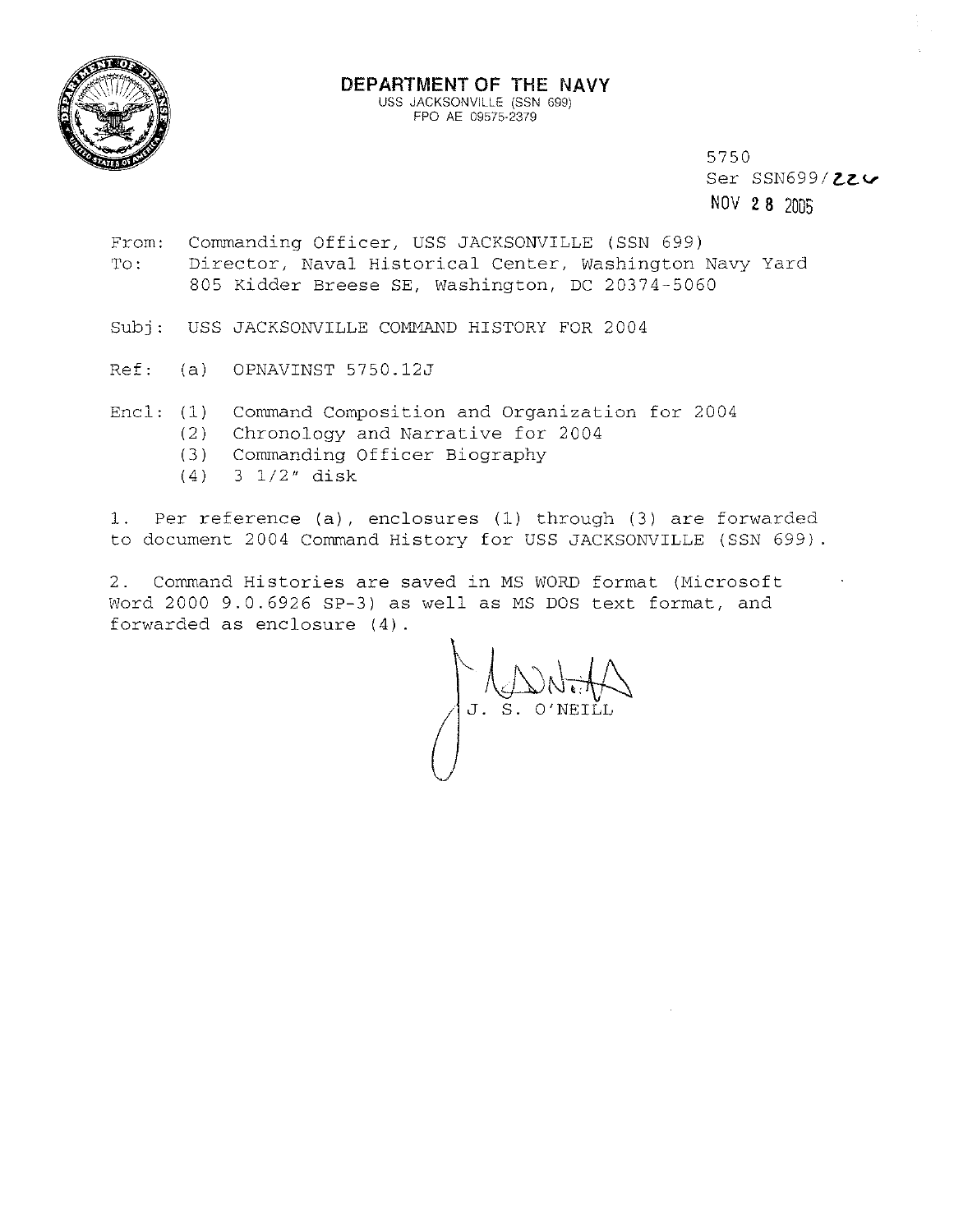USS JACKSONVILLE COMMAND HISTORY 2004 COMMAND COMPOSITION AND ORGANIZATION

COMMAND: USS JACKSONVILLE (SSN 699)

uic: 20825

MISSION: LONG RANGE, SUSTAINED, ANTI-SUBMARINE / ANTI-SURFACE / STRIKE / MINE / SPECIAL WARFARE

IMMEDIATE SENIOR COMMAND: COMMANDER, SUBMARINE GROUP TWO

SUBORDINATE COMMAND:

NONE **No.** 

COMMANDING OFFICER:

CDR JOHN S. O'NEILL, USN 1120/LINEAL NUMBER 009274-35

PERMANENT DUTY STATION:

USS JACKSONVILLE (SSN 699) FPO AE 09575-2379